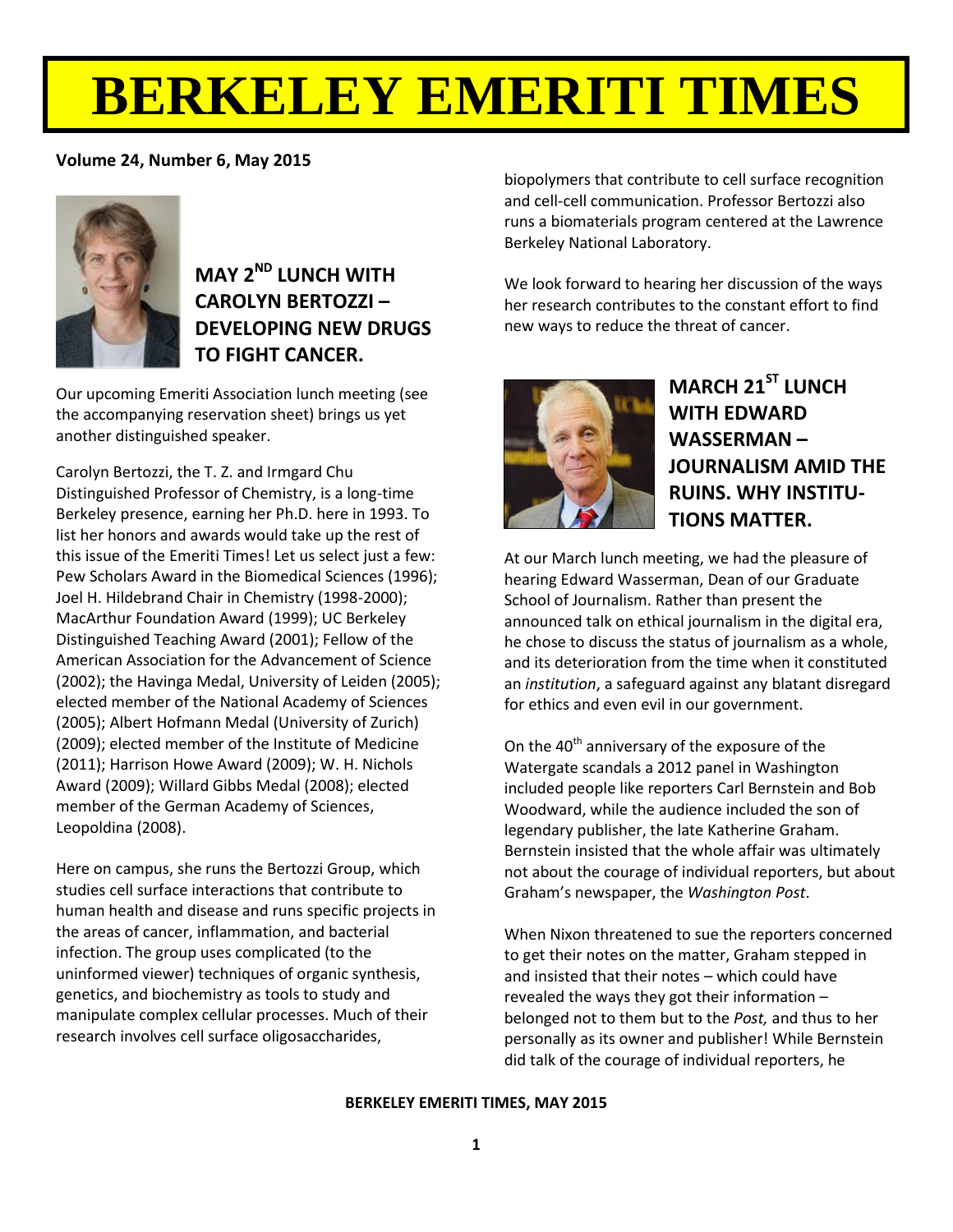stressed the role of the *institution*, the body that employed, paid, directed, and protected them.

Our speaker stressed that today publishing companies no longer hold to this kind of commitment to civic involvement. And more and more they worry more about being sued by aggrieved objects of reportorial investigation and routinely regard their employees as possibly exposing them to litigation.

As Dean of a journalism school, he sees students entering a media world quite different that Bernstein worked in. In part this is due to a business decline, especially in the *regional* newspapers like the *San Francisco Chronicle* and the *Miami Herald*, who can no longer afford, for example, their own agencies in Jerusalem, Beijing, etc., as people turn to the internet, TV, and radio for their information. The decline is not universal. Larger institutions like the *New York Times*, along with Reuters, Associated Press, and National Public Radio continue to grow and attract talent.

But online the three giants – Google, Yahoo, and Microsoft – have overwhelming clout, controlling information flow as they did when they blocked news of Tiananmen Square from their search results in China.

Still there are individual new sites/institutions, like Buzzfeed and Huffington Post, who are doing journalism – breaking stories and rallying their audiences – but they are brands, platforms, and do not claim to stand for any principles or public causes. (How would Bezos, the Amazon founder and now owner of the *Washington Post*, have handled Watergate?)

Rarely are our modern media groups willing to be players, to promote social justice – to become a part of that historically venerated, constitutionally ordained entity, *the Press*. We can't imagine the White House being forced before the Supreme Court by the *Daily Beast –* or by *Gawker,* or *Instagram.*

The traditional media bodies were not all great. They could be cowardly and mindless. Historically the press applauded evils like slaughtering Native Americans, interning Japanese-Americans, invading Grenada – in the old South even announcing any upcoming lynching "as a public service"! But they did do a great deal of

good, and many of those who worked in the field understood the shortcomings of the system.

At the last conference of the Online News Association the young participants were full of talk of "the new media age," of mobile apps, ramping up hits, etc., etc. All talk of technology! The idea that the press could topple dictators or raise up the downtrodden didn't arise. We need to use the gifts of technology to reassert the traditional valued roles of journalism.

We need to affirm that journalists are professionals, not just employees. They have to establish standards and ethical norms independent of the companies who pay them. Second, the existing organizations of journalists should be pushing for what is right and important in the profession. And lastly, as online services continue to develop, their brilliant young leaders need to develop Katherine Graham's kind of courage to go beyond thin rewrites of newsfeeds and "warmed over celebrity slavering" (to use Dean Wasserman's own words). Let us hope that such better journalism continues to show up all the time as our graduates continue to mature!

- *Phyllis Brooks Schafer*



# **EMERITUS OF THE YEAR AWARD – NEIL SMELZER**

We are delighted to announce that the members of the committee working on the selection of the next Emeritus of the Year were unanimous in their choice of Neil Smelser. Neil is Professor Emeritus of Sociology and former director of the Center for Studies in Higher Education here at Berkeley, as well as former director of the Center for Advanced Study in the Behavioral Sciences at Stanford. At the national level he has been president of the American Sociological Association, a member of the National Academy of Sciences, and a fellow of the American Academy of Political and Social Sciences. More details of his copious work since retirement will appear in the next issue of the Emeriti Times this fall. Meanwhile, may we all congratulate Neil, and wish him many more happy emeritus years to come!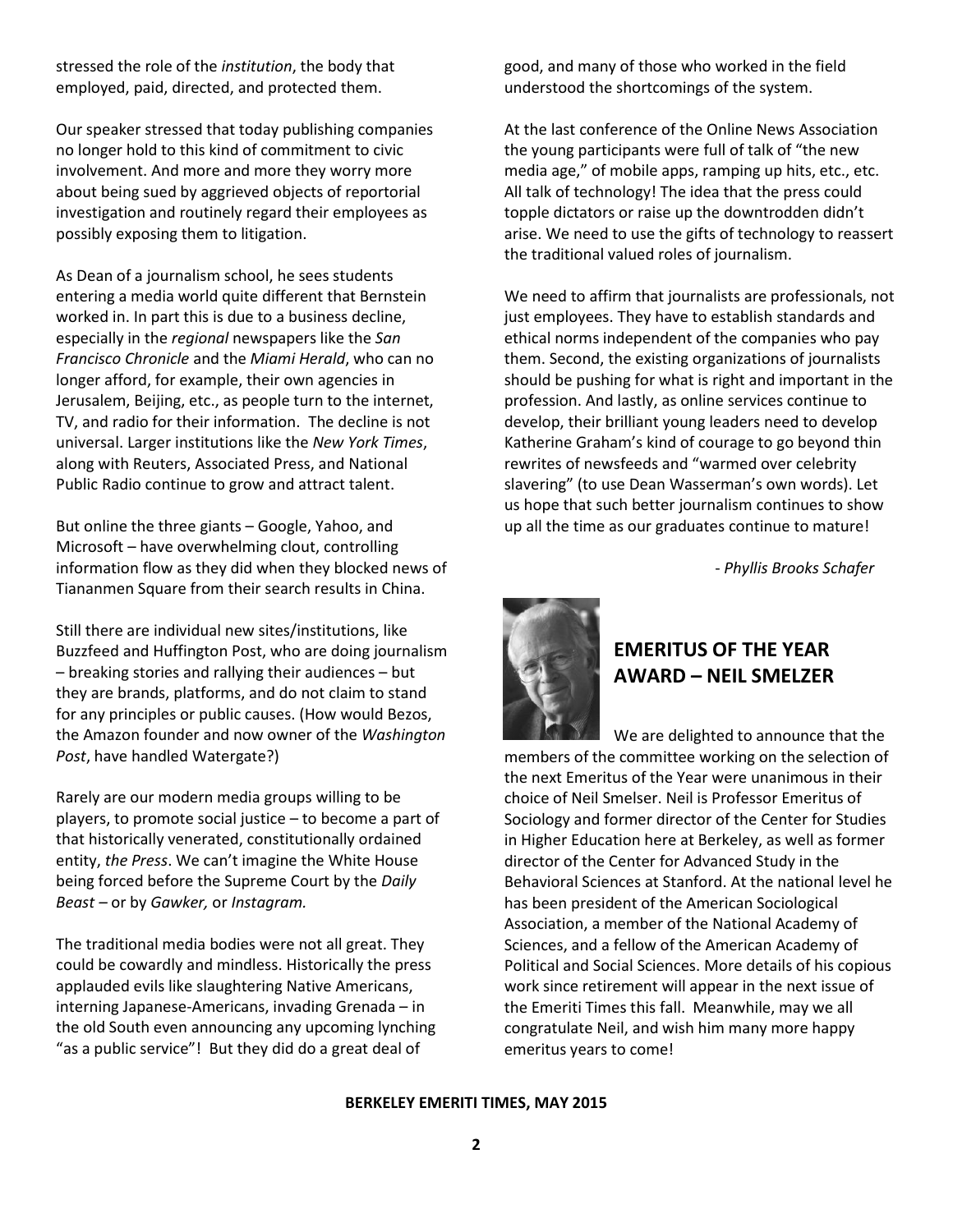**SHORT TAKES: Emeriti Lunch Table, 2nd and 4th Thursdays of the month at noon in the northwest corner of The Great Hall in The Faculty Club. Pick up a salad or sandwich, and find the table with our reservation sign. All are welcome to join in our informal discussions!**



# **APOLOGY TO TANIA LOMBROZO**

Your editor apologizes to Professor Lambrozo (picture herewith) for inserting the wrong picture in the

heading for the interview with her that appeared in our March issue. And a second apology, to Professor Özlem Aynuk, whose picture appeared in that spot. Mea culpa!

- *Phyllis Brooks Schafer*

# **A SUBVERSIVE EMERITA OF THE YEAR!**

In the early 1970s my late husband, Edward Schafer, was Chair of the Budget Committee. Elizabeth Colson, our Emerita of the current year, was also on that committee and succeeded him as Chair in turn. Ed was always looking for ways to use this position to improve the lot of women on campus - often in subtle ways like conducting a re-examination of the status of *all* Lecturers on campus, several of whom (mostly women) were then raised to tenure-track positions. Elizabeth was an enthusiastic partner in these efforts.

After the Faculty Club agreed to admit women as members in 1972, he wanted to "liberate" the all-male faculty dining clubs - Humanities Club, Kosmos Club, and the Arts Club. He and Elizabeth connived to do this. She went as his guest (the first woman ever!) to a Humanities Club dinner around 1974, and Ed put her up for membership. In those days black balls still existed, but who would dare being suspected of black-balling the Chair of the powerful Budget Committee? She was elected, and all the other dining clubs soon followed suit in admitting women. Another small step forward!

And one that Elizabeth recalled gleefully in the address she gave at Ed's memorial service in 1991.

- *Phyllis Brooks Schafer*



# **Caroline Kane PRESIDENT'S MESSAGE**

Greetings Emeriti,

This letter marks my last during my Presidency of your Association, and what an honor and pleasure it has been. Professor Shelly Zedeck has been the First Vice President for two years and will be the candidate for your President for the next two years. Your votes at our May 2<sup>nd</sup> Business Meeting (also our last Saturday lunch of this Academic Year) will install next year's officers. We also will be voting on minor ByLaws changes that will be sent to you in the next ten days. Come and enjoy a lively talk by Carolyn Bertozzi on new drug developments, good food and camaraderie at the Faculty Club…as well as the chance to vote on the leadership of your Association.

May is National Older Americans Month, and as reported in this Newsletter, our Retirement Center has events scheduled. These include a Learning in Retirement type of lecture series and a May 19<sup>th</sup> Reception for ALL of us who have retired from Cal. Your Emeriti Association is a co-sponsor of this reception that you will enjoy in the Maude Fife Room of Wheeler Hall.

Many of us are concerned about bubblings of changes in health insurance plans from the University. There is a systemwide meeting that will include a presentation from and questioning of Office of the President personnel concerning this issue in late April. That meeting is after this Newsletter is on the rack, but we will update you by email about what we learn.

For those of you whose dues are, well, due, expect to hear from us in the next month. Your support allows us to advocate for you as well as continue the engagement with our Retirement Center and organize other events that you have told us you enjoy.